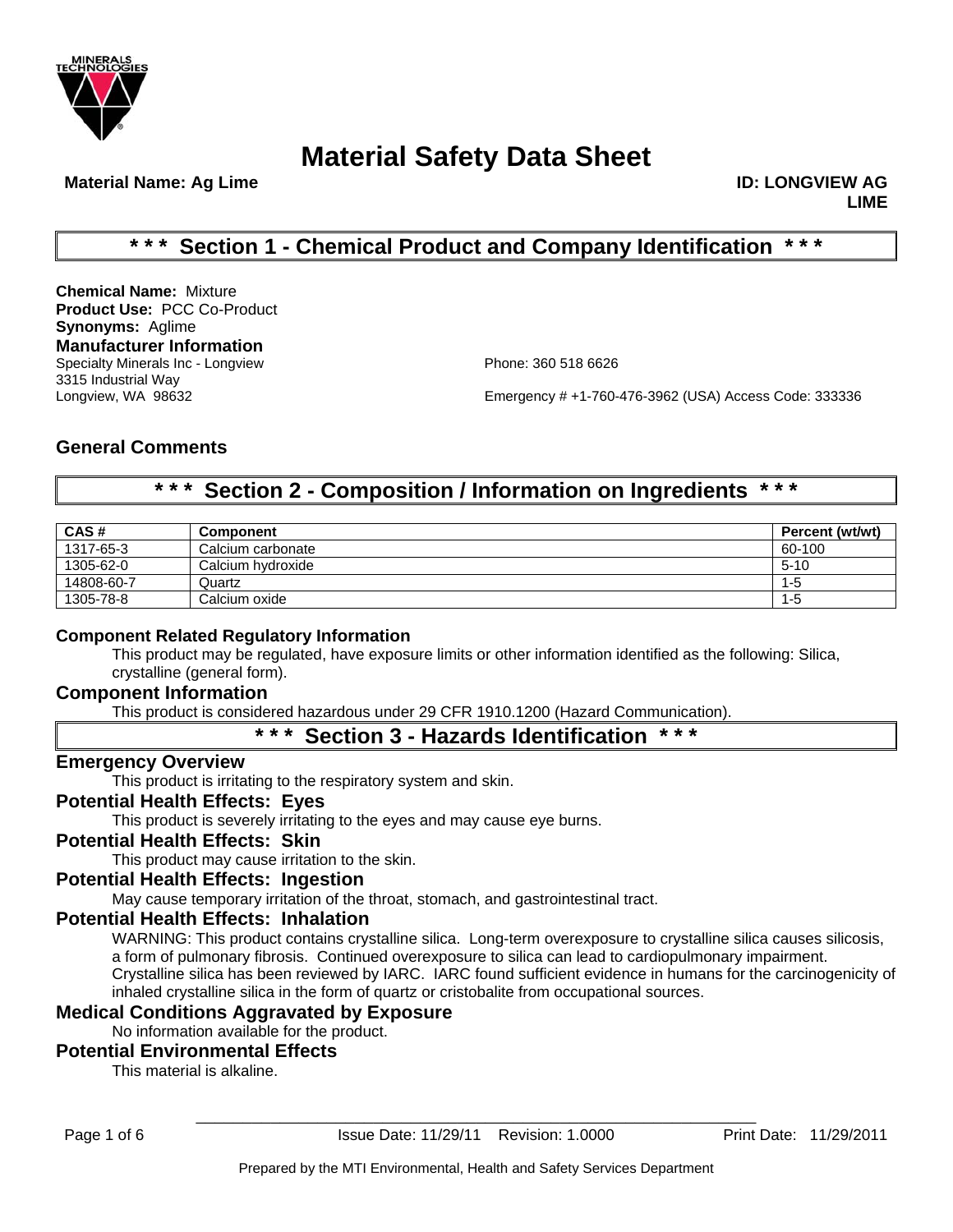**Material Name: Ag Lime ID: LONGVIEW AG 2018 10: LONGVIEW AG 2018 10: LONGVIEW AG** 

**HMIS Ratings: Health:** 1\* **Fire:** 0 **Reactivity:** 0 **Pers. Prot.:** F

Hazard Scale:  $0 =$  Minimal  $1 =$  Slight  $2 =$  Moderate  $3 =$  Serious  $4 =$  Severe  $* =$  Chronic hazard

# **\* \* \* Section 4 - First Aid Measures \* \* \***

# **First Aid: Eyes**

In case of contact with eyes, rinse immediately with plenty of water and seek medical advice.

### **First Aid: Skin**

For skin contact, wash immediately with soap and water.

### **First Aid: Ingestion**

If the material is swallowed, get immediate medical attention or advice -- Do not induce vomiting.

### **First Aid: Inhalation**

If inhaled, immediately remove the affected person to fresh air.

### **First Aid: Notes to Physician**

Provide general supportive measures and treat symptomatically.

# **\* \* \* Section 5 - Fire Fighting Measures \* \* \***

### **General Fire Hazards**

This material will not burn.

### **Hazardous Combustion Products**

None identified.

### **Extinguishing Media**

Use methods for the surrounding fire.

### **Fire Fighting Equipment/Instructions**

None necessary.

### **NFPA Ratings: Health:** 1 **Fire:** 0 **Reactivity:** 0

Hazard Scale:  $0 =$  Minimal  $1 =$  Slight  $2 =$  Moderate  $3 =$  Serious  $4 =$  Severe

# **\* \* \* Section 6 - Accidental Release Measures \* \* \***

### **Containment Procedures**

Contain the discharged material.

## **Clean-Up Procedures**

Wear appropriate protective equipment and clothing during clean-up.

### **Evacuation Procedures**

None necessary.

## **Special Procedures**

No additional information available.

# **\* \* \* Section 7 - Handling and Storage \* \* \***

### **Handling Procedures**

Avoid contact with skin and eyes.

## **Storage Procedures**

Room temperature - normal conditions.

# **\* \* \* Section 8 - Exposure Controls / Personal Protection \* \* \***

### **Exposure Guidelines**

# **A: General Product Information**

Protect from eye and skin contact.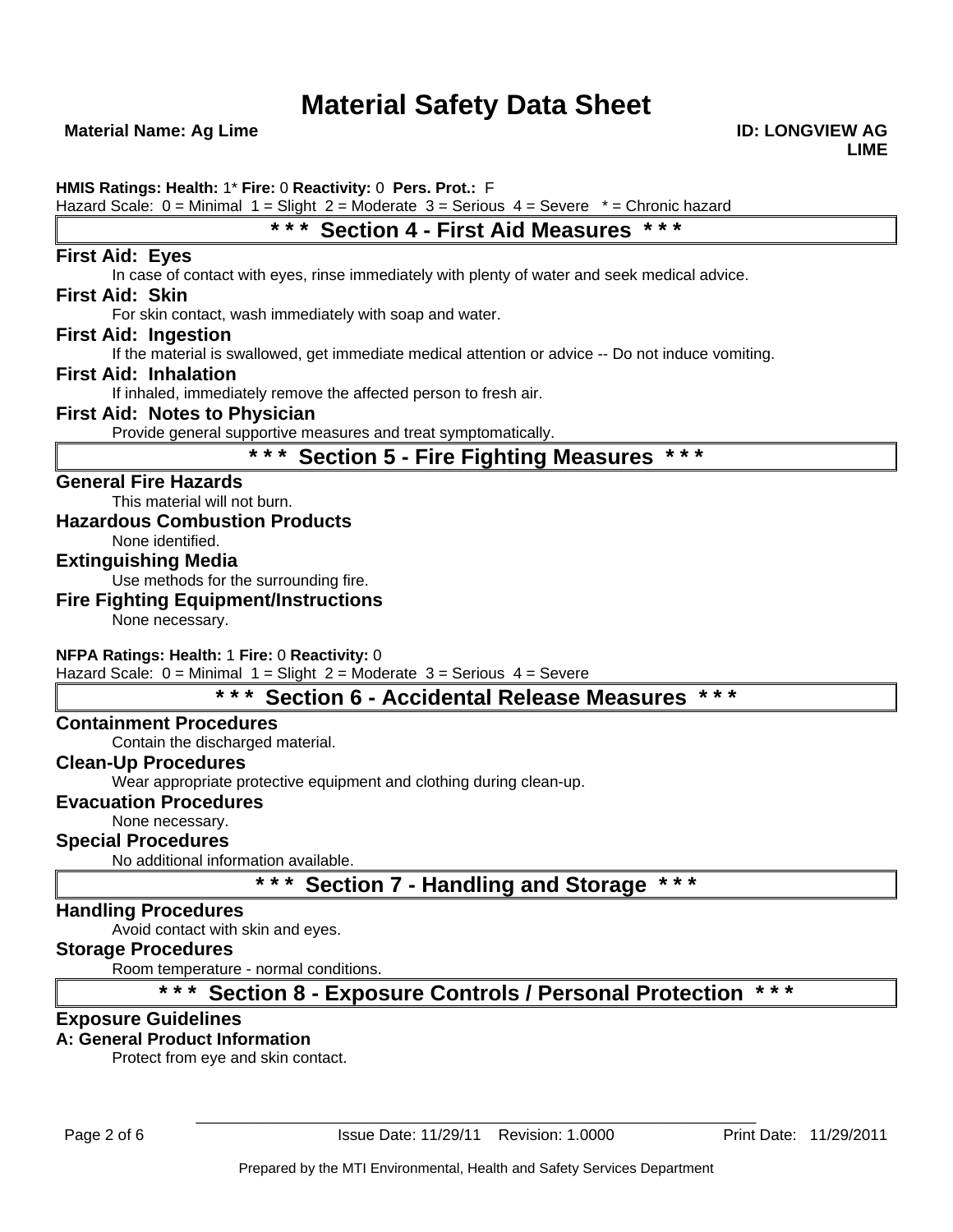### **Material Name: Ag Lime ID: LONGVIEW AG 2018 10: LONGVIEW AG 2018 10: LONGVIEW AG**

**LIME**

#### **B: Component Exposure Limits**

#### **Calcium carbonate (1317-65-3)**

OSHA: 15 mg/m3 TWA (total dust); 5 mg/m3 TWA (respirable fraction) NIOSH: 10 mg/m3 TWA (total dust); 5 mg/m3 TWA (respirable dust)

#### **Calcium hydroxide (1305-62-0)**

ACGIH: 5 mg/m3 TWA

OSHA: 5 mg/m3 TWA (not in effect as a result of reconsideration) NIOSH: 5 mg/m3 TWA

#### **Calcium oxide (1305-78-8)**

ACGIH: 2 mg/m3 TWA OSHA: 5 mg/m3 TWA (not in effect as a result of reconsideration) NIOSH: 2 mg/m3 TWA

#### **Quartz (14808-60-7)**

ACGIH: 0.025 mg/m3 TWA (respirable fraction) OSHA: 0.1 mg/m3 TWA (respirable dust) NIOSH: 0.05 mg/m3 TWA (respirable dust)

### **Engineering Controls**

Provide adequate local exhaust ventilation to maintain worker exposure below exposure limits.

### **PERSONAL PROTECTIVE EQUIPMENT**

### **Personal Protective Equipment: Eyes/Face**

Wear dust goggles.

#### **Personal Protective Equipment: Skin**

Use of protective coveralls and long sleeves is recommended. Use impervious gloves.

#### **Personal Protective Equipment: Respiratory**

Wear a NIOSH approved filtering facepiece (dust mask).

### **Personal Protective Equipment: General**

Eye wash fountain and emergency showers are recommended.

# **\* \* \* Section 9 - Physical & Chemical Properties \* \* \***

| <b>Appearance:</b> Gray powder<br><b>Physical State: Solid</b>                                        | Odor:                                                                                                | <b>None</b><br>$pH: 12.4-12.7$ (USEPA Method<br>9045C) |
|-------------------------------------------------------------------------------------------------------|------------------------------------------------------------------------------------------------------|--------------------------------------------------------|
| Vapor Pressure: Minimal<br><b>Boiling Point:</b> Unknown<br><b>Solubility (H2O):</b> Slightly Soluble | <b>Vapor Density: N/A</b><br><b>Melting Point: N/A</b><br><b>Specific Gravity:</b> 2.7 (dry product) |                                                        |

# **\* \* \* Section 10 - Stability & Reactivity \* \* \***

### **Chemical Stability**

Stable under normal conditions.

## **Chemical Stability: Conditions to Avoid**

None.

**Incompatibility**

None identified.

# **Hazardous Decomposition**

None identified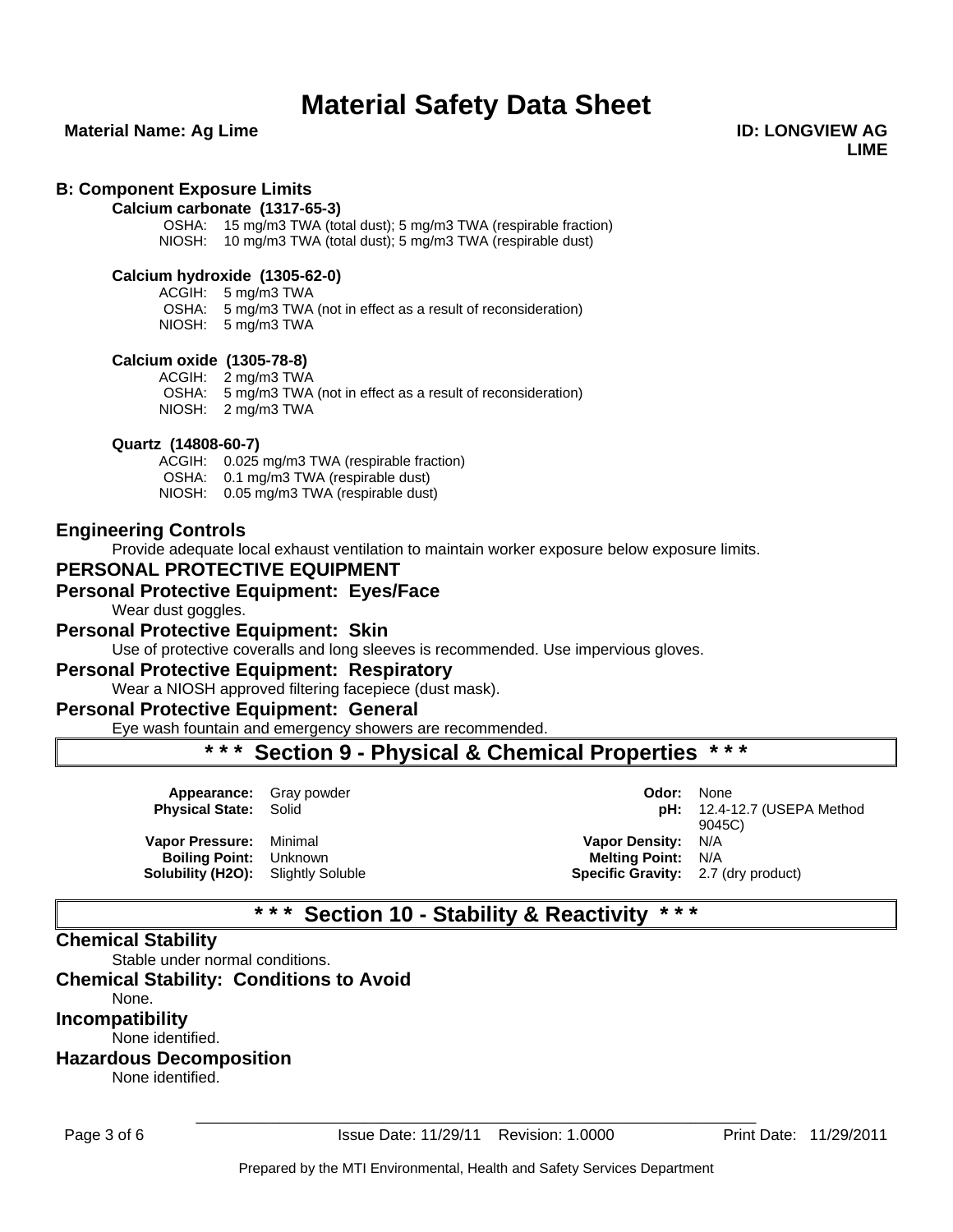**Material Name: Ag Lime ID: LONGVIEW AG 2018 10: LONGVIEW AG 2018 10: LONGVIEW AG** 

**LIME**

### **Hazardous Polymerization**

Will not occur.

# **\* \* \* Section 11 - Toxicological Information \* \* \***

#### **Acute and Chronic Toxicity A: General Product Information**

No information available for the product.

**B: Component Analysis - LD50/LC50 Calcium hydroxide (1305-62-0)** Oral LD50 Rat 7340 mg/kg

> **Calcium oxide (1305-78-8)** Oral LD50 Rat 500 mg/kg

**Quartz (14808-60-7)**

Oral LD50 Rat 500 mg/kg

## **Carcinogenicity**

### **A: General Product Information**

No carcinogenicity data available for this product.

#### **B: Component Carcinogenicity**

### **Quartz (14808-60-7)**

- ACGIH: A2 Suspected Human Carcinogen
- NIOSH: potential occupational carcinogen<br>NTP: Known Human Carcinogen (Selec
	- Known Human Carcinogen (Select Carcinogen)
	- IARC: Monograph 100C [in preparation] (listed under Crystalline silica inhaled in the form of quartz or cristobalite from occupational sources); Monograph 68 [1997] (Group 1 (carcinogenic to humans))

# **\* \* \* Section 12 - Ecological Information \* \* \***

## **Ecotoxicity**

### **A: General Product Information**

A 96-hour Washington State Hazardous Waste Regulation bioassay using concentrations of 10 and 100 mg/L of this material was conducted. The organisms tested were rainbow trout (Oncorhynchus mykiss). Results were as follows:

10 ppm - 0 dead/30 tested (does not qualify as a Washington State Extremely Hazardous Waste) 100 ppm - 2 dead/30 tested (does not qualify as a Washington State Dangerous Waste) LC50 >100 mg/L

### **B: Component Analysis - Ecotoxicity - Aquatic Toxicity**

**Calcium hydroxide (1305-62-0)** 96 Hr LC50 Gambusia affinis: 160 mg/L [static]

### **Calcium oxide (1305-78-8)**

96 Hr LC50 Cyprinus carpio: 1070 mg/L [static]

### **Environmental Fate**

This material shows no bioaccumulation or food chain concentration toxicity potential.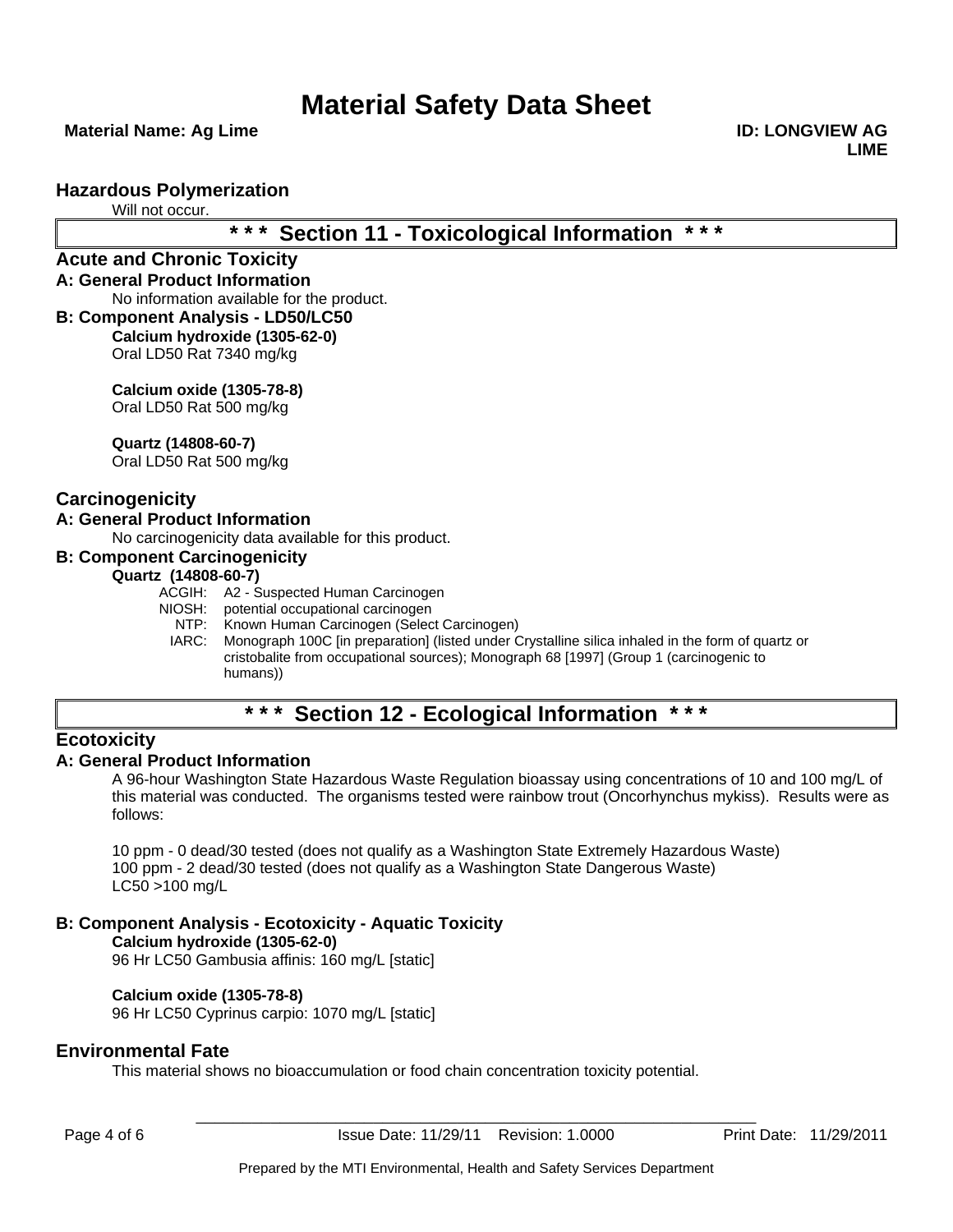**Material Name: Ag Lime ID: LONGVIEW AG 2018 10: LONGVIEW AG 2018 10: LONGVIEW AG** 

**\* \* \* Section 13 - Disposal Considerations \* \* \*** 

### **US EPA Waste Number & Descriptions**

### **A: General Product Information**

No components are identified as hazardous wastes.

#### **B: Component Waste Numbers**

No EPA Waste Numbers are applicable for this product's components.

### **Disposal Instructions**

State of Washington Waste Number and Description:

This material is a special waste in the State of Washington only.

Washington State Waste Code: WSC2

# **\* \* \* Section 14 - Transport Information \* \* \***

### **US DOT Information**

**Shipping Name:** None necessary. **Additional Info.:** None.

### **International Transportation Regulations**

This product is not regulated as a hazardous material by the United States (DOT) or Canadian (TDG) transportation regulations.

# **\* \* \* Section 15 - Regulatory Information \* \* \***

### **US Federal Regulations**

### **A: General Product Information**

Components of this product have been checked against the non-confidential TSCA inventory by CAS Registry Number. Components not identified on this non-confidential inventory are either exempt from listing (i.e. polymers, hydrates) or are listed on the confidential inventory as declared by the supplier.

### **B: Component Analysis**

None of this products components are listed under SARA Section 302 (40 CFR 355 Appendix A), SARA Section 313 (40 CFR 372.65), or CERCLA (40 CFR 302.4).

**Acute Health:** Yes **Chronic Health:** Yes **Fire:** No **Pressure:** No **Reactive:** No

### **State Regulations**

### **A: General Product Information**

Other state regulations may apply. Check individual state requirements.

### **B: Component Analysis - State**

The following components appear on one or more of the following state hazardous substances lists:

| <b>Component</b>  | <b>CAS</b> | CА  | FL | <b>MA</b> | ΜN  | <b>NJ</b> | <b>PA</b> | MI        |
|-------------------|------------|-----|----|-----------|-----|-----------|-----------|-----------|
| Calcium carbonate | 1317-65-3  | No  | No | Yes       | Yes | Yes       | Yes       | No        |
| Calcium hydroxide | 1305-62-0  | Yes | No | Yes       | Yes | Yes       | Yes       | <b>No</b> |
| Calcium oxide     | 1305-78-8  | Yes | No | Yes       | Yes | Yes       | Yes       | <b>No</b> |
| Quartz            | 14808-60-7 | No  | No | Yes       | Yes | Yes       | Yes       | No        |

The following statement(s) are provided under the California Safe Drinking Water and Toxic Enforcement Act of 1986 (Proposition 65):

WARNING! This product contains a chemical known to the state of California to cause cancer.